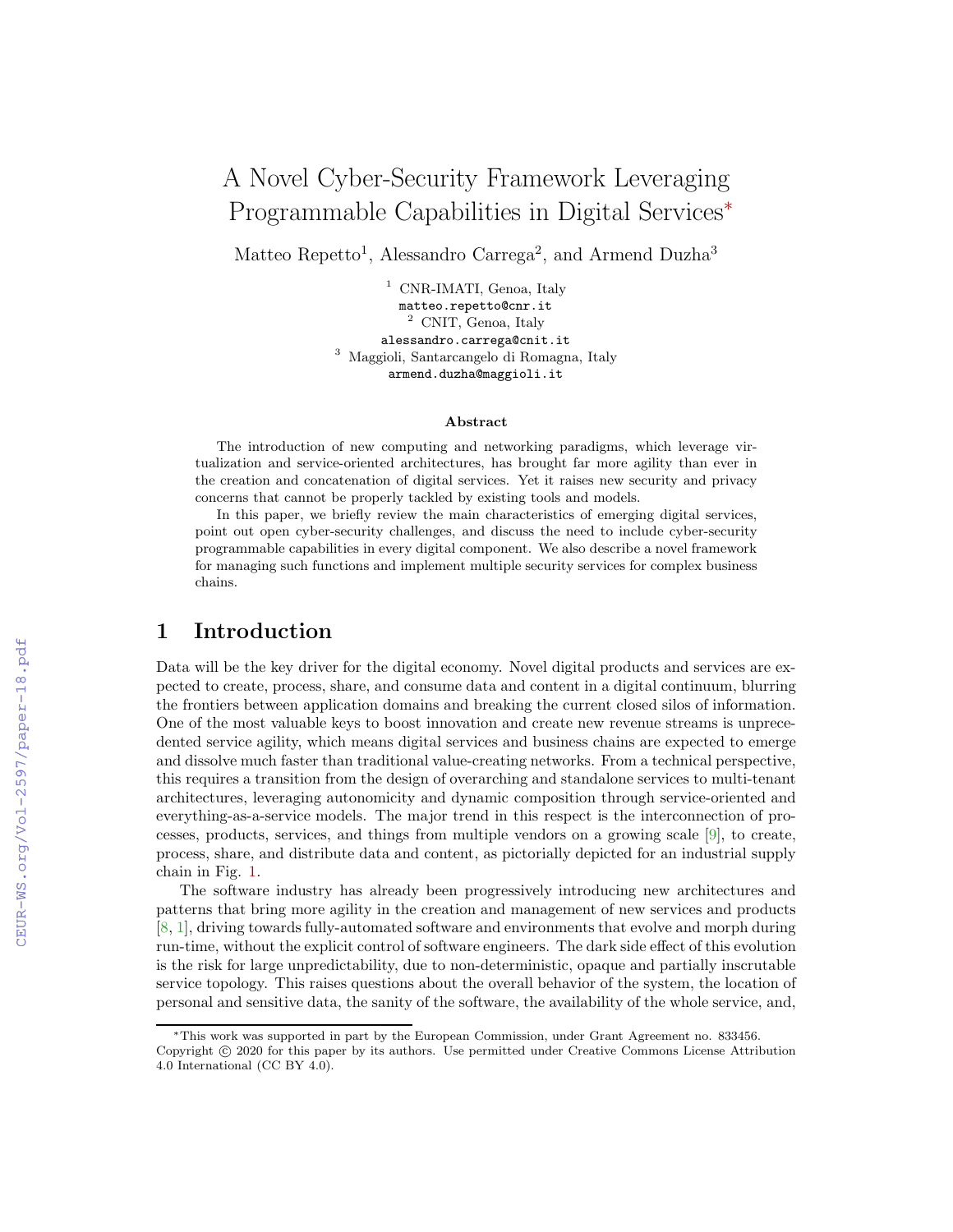

Figure 1: An industrial supply chain creates, processes, shares, and distributes data among multiple actors and ICT infrastructures.

most of all, the ability to perform quick remediation and mitigation actions in case something goes wrong.

New architectures and usage models for building digital services have already revealed the substantial inadequacy of legacy security appliances to effectively protect distributed and heterogeneous systems against cyber-threats [\[10\]](#page-10-0). Novel security and privacy models are therefore required, as agile development does not fit the sequential nature of traditional security engineering processes [\[2\]](#page-10-1).

In this paper, we investigate open cyber-security challenges for digital services that are composed in business value chains. Our main contribution is a conceptual framework where programmable security capabilities are implemented in every digital service and orchestrated by an external logic that takes into account the whole value chain. This approach enables different stakeholders to implement different security services (malware detection, intrusion detection, firewalling and access control, privacy, data tracking, information sharing) tailored to their business, leveraging common components. The framework is currently being designed and developed in the context of the GUARD project, co-funded by the European Commission.

The rest of the paper is organized as follows. Section [2](#page-1-0) briefly reviews the main notion and concept of digital services and value chains, pointing out the main challenges from the cybersecurity perspective. Sec. [3](#page-3-0) highlights the technological gap of existing solutions. Section [4](#page-4-0) discusses a novel paradigm, based on the integration of security functions in each digital component that can be orchestrated together to implement coherent security policies over the entire value chain. The preliminary architecture of the orchestration framework and its main logical elements are then described in Sec. [5.](#page-5-0) Finally, we give our conclusion in Sec. [6.](#page-9-0)

# <span id="page-1-0"></span>2 Security challenges for digital value chains

The creation of a digital value chain consists in pipelining several processes, software, and devices, and feeding them with relevant users data and context<sup>[1](#page-1-1)</sup>. This has been already possible combining private resources from the same owner; however, the availability of pervasive,

<span id="page-1-1"></span><sup>1</sup>See CEF Digital (<https://ec.europa.eu/cefdigital/wiki/display/CEFDIGITAL>) at the policy level, and the FIWARE initiative (<https://www.fiware.org/>) at the technical level.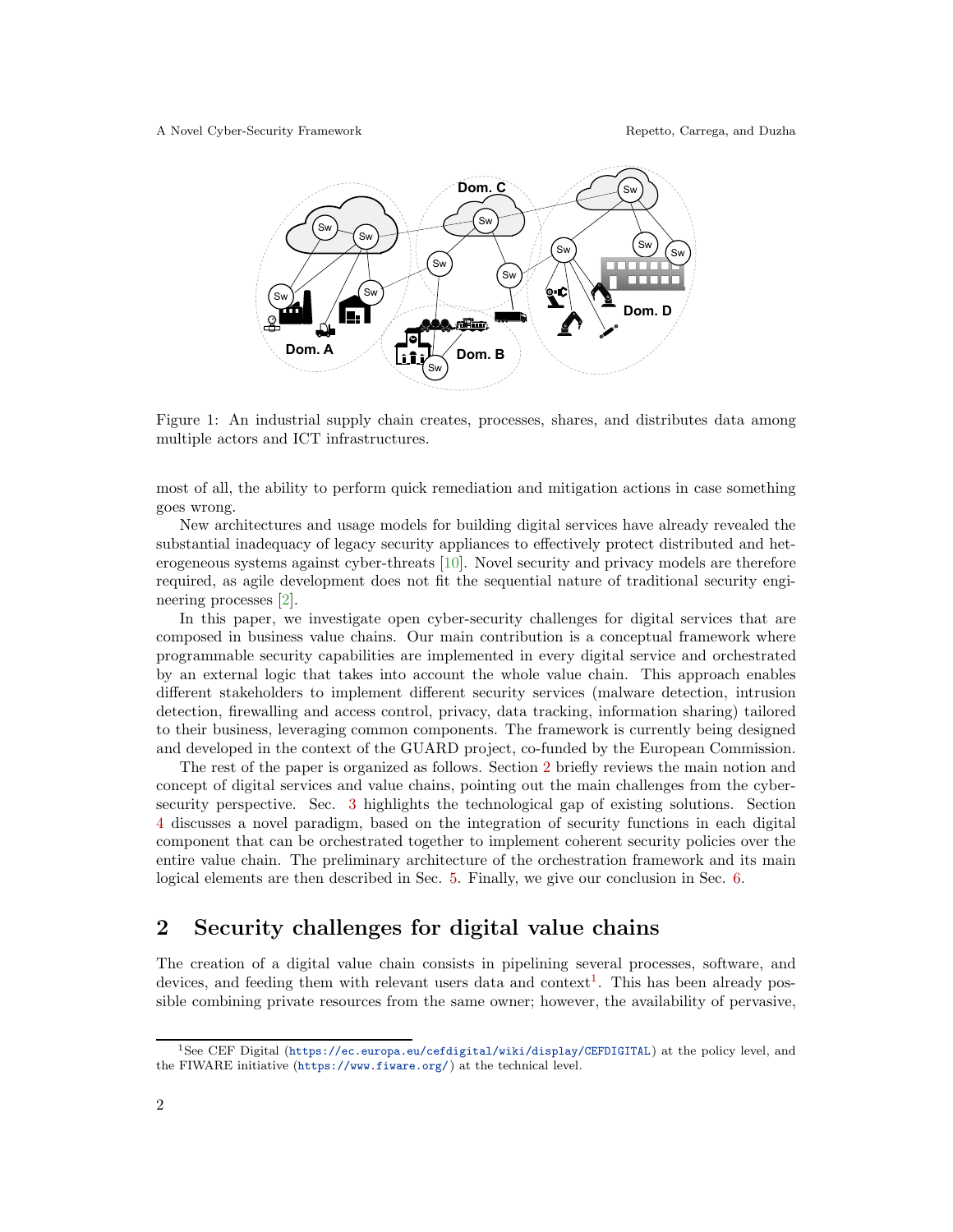

<span id="page-2-0"></span>Figure 2: Modern ICT services are generally composed along the three dimensions of infrastructure (legacy enterprise ICT, cloud/fog/edge computing, IoT), software technologies (sw), and data. The definition of a service basically consists in the interconnection of software modules, deployed over heterogeneous infrastructures and domains, and accessing local and remote data.

ubiquitous, and high-performance network connectivity and the uptake of service-oriented architectures have made possible the dynamic composition of heterogeneous digital resources from multiple providers. The set of possible resources entails software, infrastructures, and data: cloud computing (Infrastructure-as-a-Service, Function-as-a-Service, remote storage), Network Functions Virtualization (NFV), Internet of Things (IoT), software repositories, shared authentication services, data sets, environmental and process monitoring are just a few examples of components that are already or will be soon available in the digital market. They are expected to be composed and chained together in elastic topologies, as pictorially shown in Fig. [2.](#page-2-0)

The composite nature of digital services will lead to complex dynamics, dispersion of data among the multitude of digital objects and infrastructures, unknown or hardly-traceable topologies; in addition, the presence of software components and resource-constrained devices (i.e., smart "things") in multiple administrative domains makes the application of the security perimeter at each site ineffective, because of the overhead to run complex agents and the difficulty to set-up interoperable and federated mechanisms. Indeed, identity management and access control have already been largely developed and integrated into distributed systems (e.g., cloud computing, IoT, cyber-physical systems), but they can neither guarantee the integrity and dependability of the whole chain over time nor tracking the propagation of private data and sensitive information along industrial, commercial, financial, medical, and other critical processes. Further, a compromised element in a service chain represents a privileged attack vector to affect other systems or the whole chain; it is no coincidence that small devices and smart things are ever-more preferred targets for initiating more complex attacks. Finally, the chain topology and composition are usually unknown to the end user, who cannot easily check whether service owners, security mechanisms (e.g., encryption, integrity), and confidentiality policies are compliant with his own requirements and expectations [\[13\]](#page-10-2). The difficulty to assess and certify trustworthiness for multi-domain and multi-tenancy services is currently one main hindrance for commercialization of new products and services with tight constraints on safety and dependability. For instance, in the automotive sector, car manufactures are reluctant to integrate external components (such as road sensors, cloud computing services) into their systems for autonomous driving, just because they have no means to trust information and data.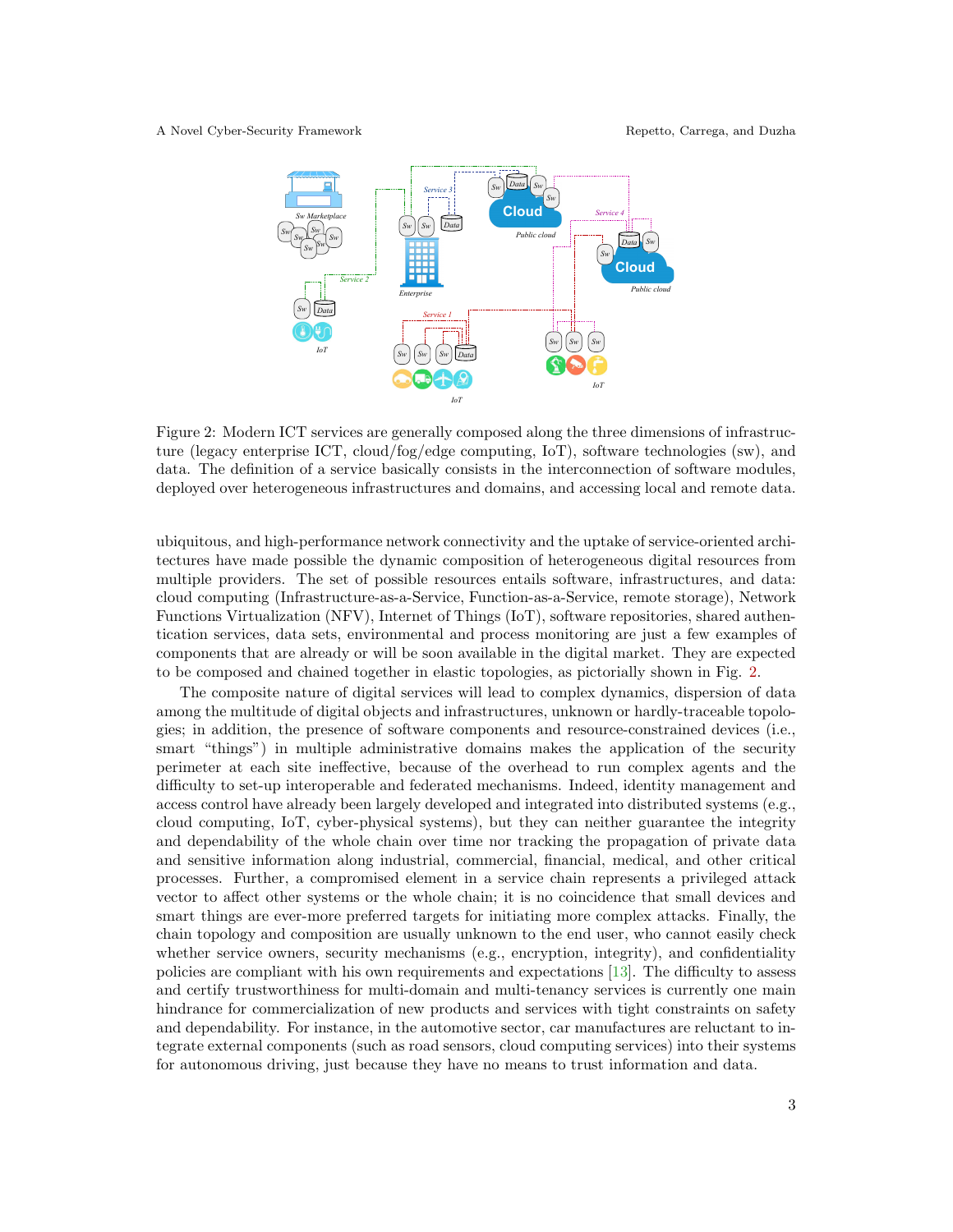Just to make a very simple yet illustrative example, let's consider a very conceptual electricity supply chain made of a power plant and a distribution operator. To correctly operate the system, the power injected by the power plant into the grid must balance the current load. We can imagine the indication of the current load as a digital service, which fed the power plan control system. In case the former get compromised, the latter may be driven away from the equilibrium point, with catastrophic consequences for the safety of the electrical grid and the attached users.

The need for novel security paradigms has already been widely recognized, leading to a strong commercial interest in new cyber-security tools that could effectively tackle multi-tenancy, crossdomain interactions, dynamicity, growing complexity of attacks, etc. In particular, the main technological challenges identified so far include: i) situational awareness and its correct and tailored representation to humans; ii) the ability to detect threats and to avoid their propagation in complex and partially unknown business chains; iii) confidence in the trustworthiness and reliability of mutual relationships with other parties involved in the business chains; iv) the ability to share, collect and correlate security-related data from heterogeneous multi-domain and multi-tenancy systems, without disclosing any confidential information; v) the application of analytics by machine learning and other artificial intelligence paradigms in distributed systems.

# <span id="page-3-0"></span>3 Limitations of existing security models

The cyber-security industry is already tackling the new technological and threat landscape. Many vendors are now delivering integrated solutions for the enterprise, pure and hybrid cloud, industrial devices and networks, and security analytics. Despite the promising trend, we argue that the substantial lack of openness and clear specifications is a major hindrance for achieving interoperability between products from different vendors, which is necessary to align security processes with latest service orchestration and management paradigms (see, for example, the Interface to Network Security Functions (I2NSF) architecture from IETF [\[3\]](#page-10-3)).

The path towards more effective and efficient security models for digital value chains necessarily requires to go beyond some technical limitations still present today:

- rigidity of the architecture, due to network segmentation and the difficulty to replace or update security appliances;
- inefficient operation, due to the need of bouncing traffic across different security appliances, with partially replicated monitoring and inspection tasks;
- $\bullet$  flaws in security appliances, which often represent additional vulnerabilities (see Fig. [3\)](#page-4-1);
- limited visibility, often restricted to a single device or subsystem;
- memory-intensive stateful examination methods, which do not scale to the typical workload of modern services;
- low degree of automation, leaving humans the burden of many repetitive processes.

Today's approaches to check systems during design-time are inapplicable to dynamic service chains given that: a) each service behaves as a black-box, thus it is not necessarily open to inspection; b) service components may be replaced at runtime; and c) the interaction among different services leads to non-deterministic outcomes. Relying on security mechanisms at the infrastructure layer, often implemented in the hypervisor, is no more convenient because of the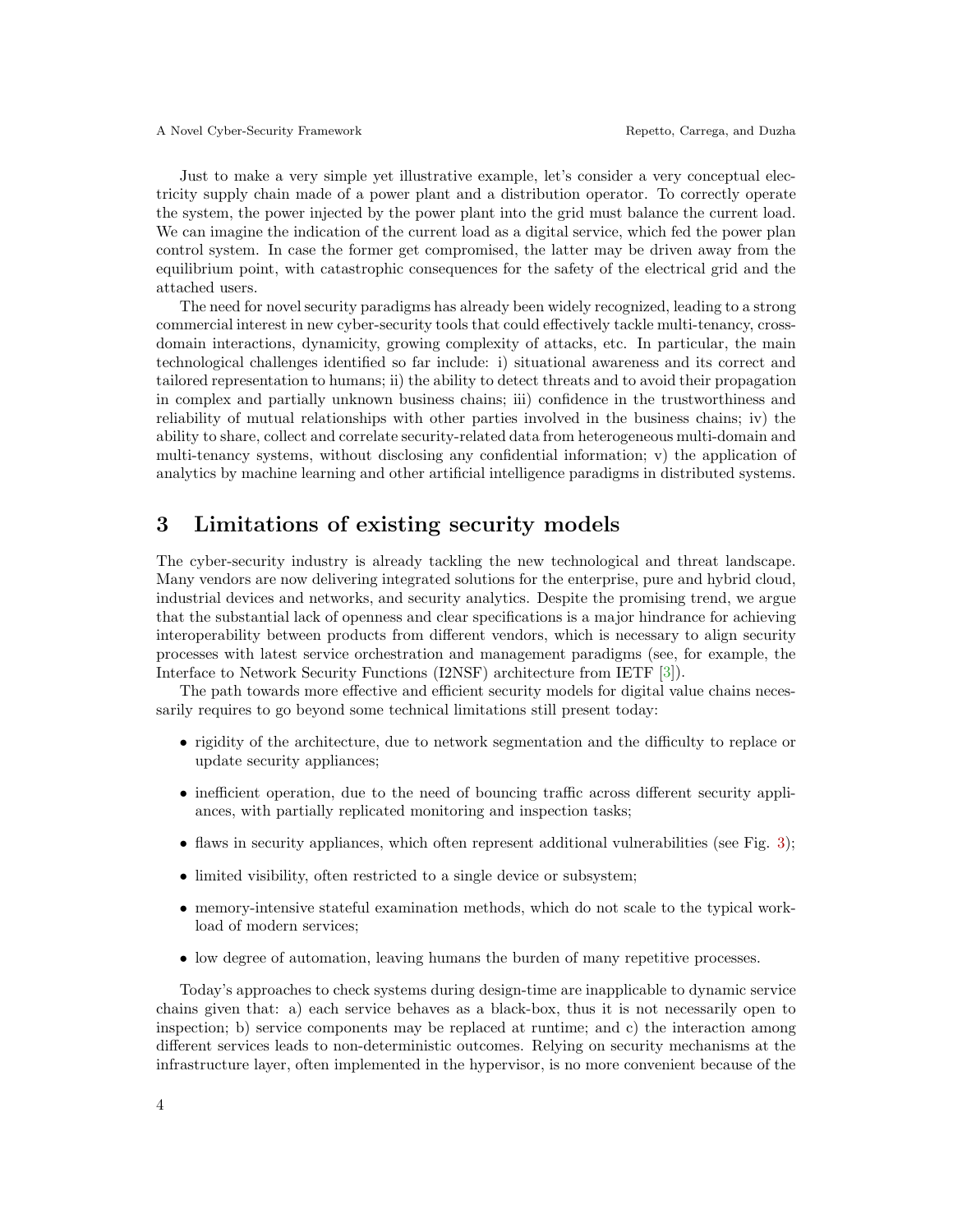

<span id="page-4-1"></span>Figure 3: Reported vulnerabilities for main vendors of security appliances since 2016. Source: NIST National Vulnerabilities Database.

limited inspection that is allowed by privacy rules, and the difficulty in implementing federation and collaboration mechanisms between providers at both the technical and procedural level [\[6,](#page-10-4) [4\]](#page-10-5).

# <span id="page-4-0"></span>4 Leveraging security capabilities in digital services

A new breed of cyber-security paradigms is therefore needed to protect digital services along the different dimensions. The main challenges in this context can be briefly summarized as follows:

- i) to increase the information base for analysis and detection, while preserving privacy;
- ii) to improve the detection capability by data correlation between domains and sources;
- iii) to verify reliability and dependability by formal methods that take into account configuration and trust properties of the whole chain;
- iv) to increase awareness by better propagation of knowledge to the humans in the loop.

Current challenges and emerging trends are all suggesting the need to evolve from discrete cyber-security appliances to integrated, pervasive and capillary systems, which decouple distributed context monitoring from (logically) centralized detection logic. Key enabler for this evolution will be the architectural separation between analysis and data sources, mediated by proper abstraction; this paradigm will result in an open, modular, pluggable, extendable, and scalable security framework.

From a purely architectural perspective, most cyber-security appliances have been traditionally designed to protect the physical infrastructure, not the services implemented on top of it. This is manifest when considering recent solutions for the cloud, where distributed firewalls, antivirus, intrusion detection systems, and identity/privacy management are often implemented in the hypervisor layer to provide security services to all tenants. Chasing more efficiency, the next evolutionary step is a service-centric architecture that removes the need for legacy security appliances, embeds programmable security capabilities into each software element, and orchestrates them by a common security manager that (logically) centralizes the detection processes. Just like an operating system exposes computational, data and communication resources to applications via Application Programming Interfaces (APIs), so future digital services should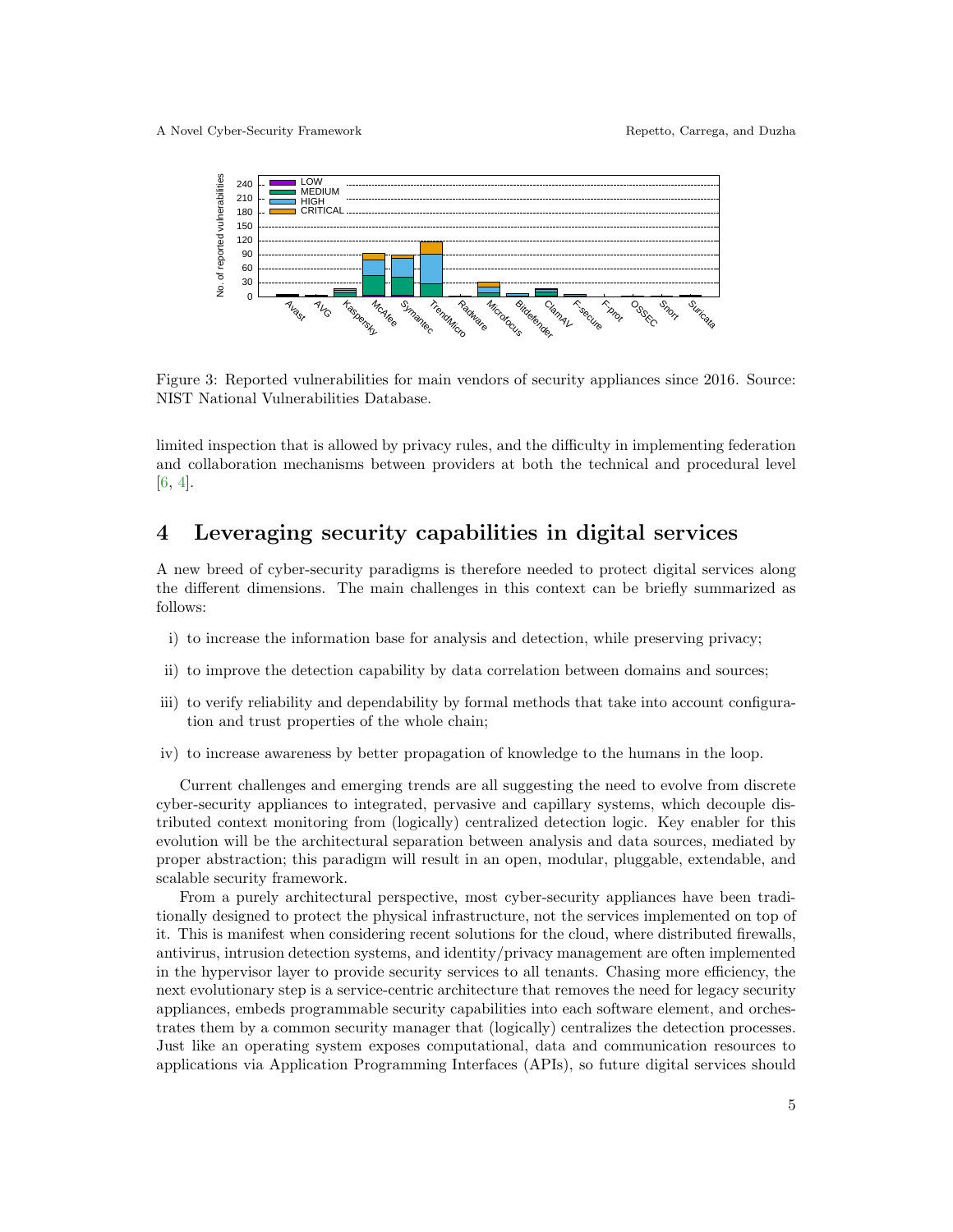A Novel Cyber-Security Framework Repetto, Carrega, and Duzha



<span id="page-5-1"></span>Figure 4: A forward-looking perspective for the evolution of cyber-security architectures for digital services.

include APIs that expose security properties, including configurations, monitoring, inspection, and enforcement rules. The vision is a multi-layer framework (see Fig. [4\)](#page-5-1) that distills trust, privacy, and situational awareness from a large set of data (application logs, security events, packet inspection, network statistics, presence of private and sensitive data, security configurations, etc.), providing tailored messages to different actors (technical, legal and management staff, final users).

# <span id="page-5-0"></span>5 A framework to implement security services

The framework being developed by the GUARD project includes four main macro-blocks (see Fig. [5\)](#page-6-0):

- *local agents*, concerning the definition of embedded security capabilities that are available within each service, encompassing both inspection and enforcement tasks;
- security manager, which is the smart component where a set of security services work in a semi-autonomous manner under the control of user-defined policies;
- *identity management*, to manage certifications, authentication, authorization, and access control in a multi-tenancy environment;
- user interface, which allows the definition of custom policies, the delivery of relevant security notifications, and the interaction with other domains, e.g., for sharing Cyber-Threat Intelligence (CTI).

### 5.1 Local agents

Local agents provides basic security capabilities in each digital resource, including:

• *inspection*: collection of data, events, measurements from heterogeneous sources (application logs, system calls, network traffic), collectively indicated as the "security context," which can be used to detect attacks and identify new threats;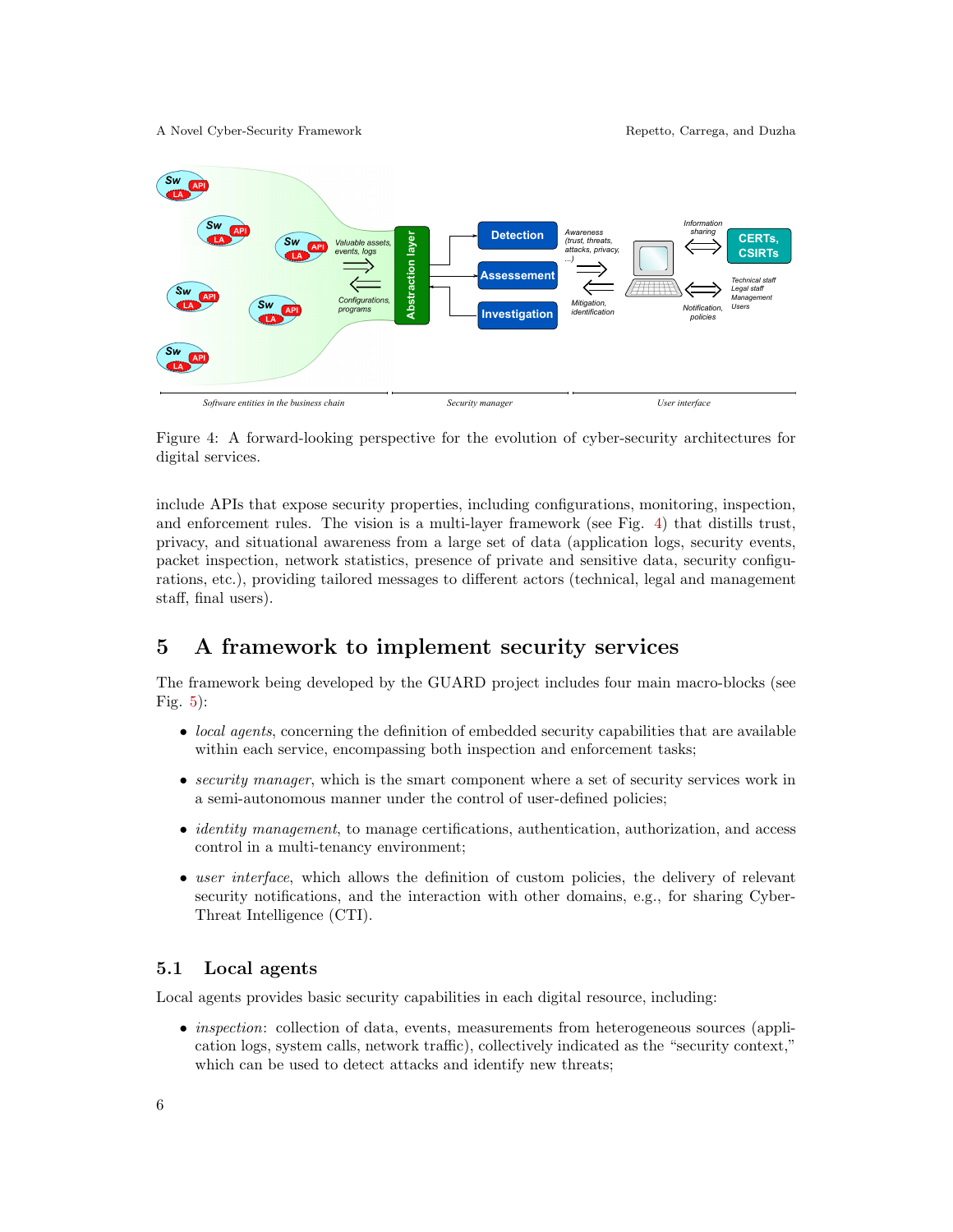

Figure 5: Reference architecture for next-generation cyber-security frameworks for digital value chains.

- <span id="page-6-0"></span>• tracking data belonging to users through metadata, with explicit identification of personal and sensitive information that may raise privacy issues;
- *configuration analysis*, so to report incorrect, faulty, or weak settings: lack of encryption, weak or blank passwords, unnecessary network sockets in listen state, outdated or buggy software versions, etc.;
- *certification* of the origin and integrity of the software component, identity of the vendor/seller, etc.

An exporter function gives access to security-related data and setting. An enforcer function applies security policies: packet classification and filtering, removal of private and/or sensitive data, configuration changes. Enforcement will also cover data protection, by ensuring they are accessed, shared, and exported according to their owner policies in terms of data minimization, purpose limitation, integrity, and confidentiality.

Local agents are expected to be implemented by a heterogeneous set of technologies. In general, they should have small footprint on service execution, so they are required to be efficient and to not expand the attack surface. From a research perspective, the real challenge is programmability. Beyond plain configurability at run-time (e.g., to adjust the verbosity of logs, frequency of sampling, and other tuneable parameters), programmability also implies the capability to inject inspection, aggregation, pre-processing, and enforcement tasks on-the-fly, without the need for full or partial re-design of the whole system or some of its components. Programming models should target lightweight tasks, to not overwhelm resource-constrained devices, and execution in safe sandboxes, to limit damages from compromised code. Examples of programmable agents include the extended Berkeley Packet Filter  $(eBPF)^2$  $(eBPF)^2$  and Logstash<sup>[3](#page-6-2)</sup>, where custom pipelines can be created to monitor, inspect, and aggregate data.

<sup>2</sup>https://www.kernel.org/doc/html/latest/bpf/index.html.

<span id="page-6-2"></span><span id="page-6-1"></span> $^3\rm{https://www.elastic.co/products/logstash.}$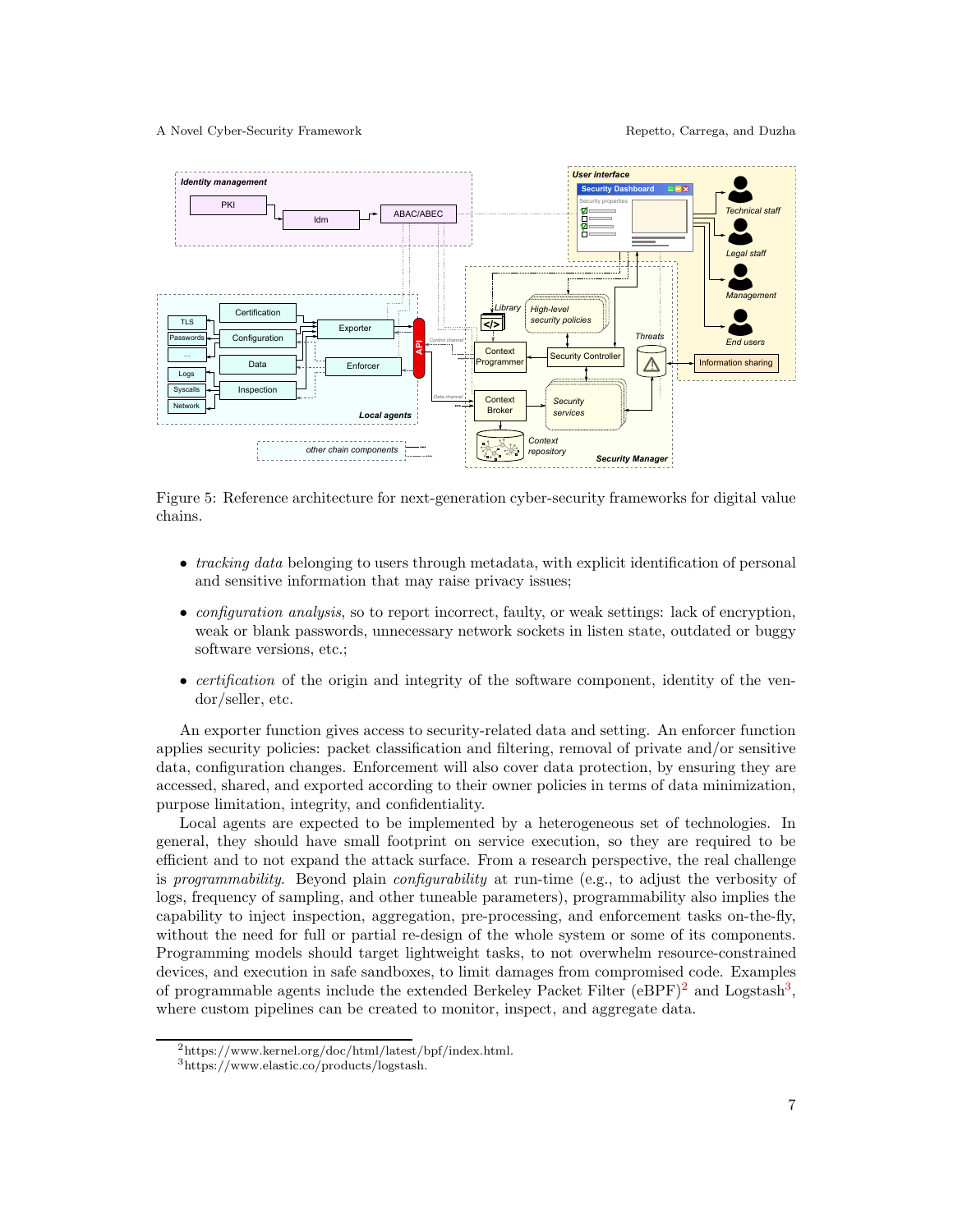The full set of security capabilities and properties are exposed by a suitable interface. It may be considered as part of the management interface in web services or service-oriented architectures, and will be used to create the security context and enforce security policies.

### 5.2 Security manager

The Security manager is the most valuable and innovative component in the proposed architecture. It is responsible for orchestrating security capabilities of every digital component and implementing security services, according to the overall objectives and behavior described by high-level user policies. As shown in Fig. [5,](#page-6-0) multiple logical components are required to implement the Security manager.

Context Broker – The Context Broker collects data from local agents (data channel) and manages the heterogeneity of data sources and protocols, and exposes a common security model to the other components in the run-time subsystem for discovering and accessing the security context available from the execution environment. The definition of a security context model is necessary to know what could be retrieved (i.e., capabilities) and what is currently available, how often, with each granularity (i.e., configuration). The Context Broker hides the heterogeneity and asynchrony of the sources, dispatches the context to multiple consumers, organizes historical data, and provides simple querying and fusion capabilities in data access.

 $Context$   $Programmer - The Context$   $Programmer$  is the logical element that offers a homogeneous control interface for configuring and programming different data sources, by implementing the specific protocols (control channel). It changes the reporting behavior by tuning parameters that are characteristics of each local agents (file names, packet filters, frequency and verbosity of reporting, etc.) and offloads lightweight aggregation and processing tasks to each virtual environment. Though the long-term ambition would be the generation of new tasks according to high-level instructions or policies (i.e., a sort of "compiler"), a simplified implementation of the Context Programmer will enable to push pre-defined programs from an internal library. The programs library is a collection of software that can be injected into the programmable hooks present in the execution environment. Different languages can be used by different hooks: Executable and Linkable Format (ELF) binaries, java bytecode, python scripts, P4/eBPF programs. Such programs also include metadata for identification and description, so to be easily referred by the Security Controller. From a security perspective, it is important to formally verify the safety and trustworthiness of the programs. This is implicitly guaranteed, for example, for the eBPF, where the code is executed within an execution sandbox. The Context Programmer has also a context discovery layer: by selectively querying all components involved in the chain, this layer builds the logical topology of the overall service, including the security properties and capabilities of each node. Clearly, this feature relies on a specific capability that must be implemented by a local agent.

Security services – One of the main advantages of collecting heterogeneous security information in a centralized repository is the possibility to implement multiple security appliances in a far more efficient way, i.e. without replicating monitoring and inspection operations. Beyond the mere re-implementation of legacy appliances like Intrusion Detection System (IDS), anti-Denial of Service (DoS), antivirus, and firewall for performance and efficiency matters, the research challenge is a new generation of detection algorithms, arguably by combining rulebased and Machine Learning (ML) methodologies with big data techniques. A preliminary classification of processing and correlation algorithms includes the following issues:

• *attack detection*, which monitors the system behavior to recognize activity patterns that can be associated to known threats and attacks;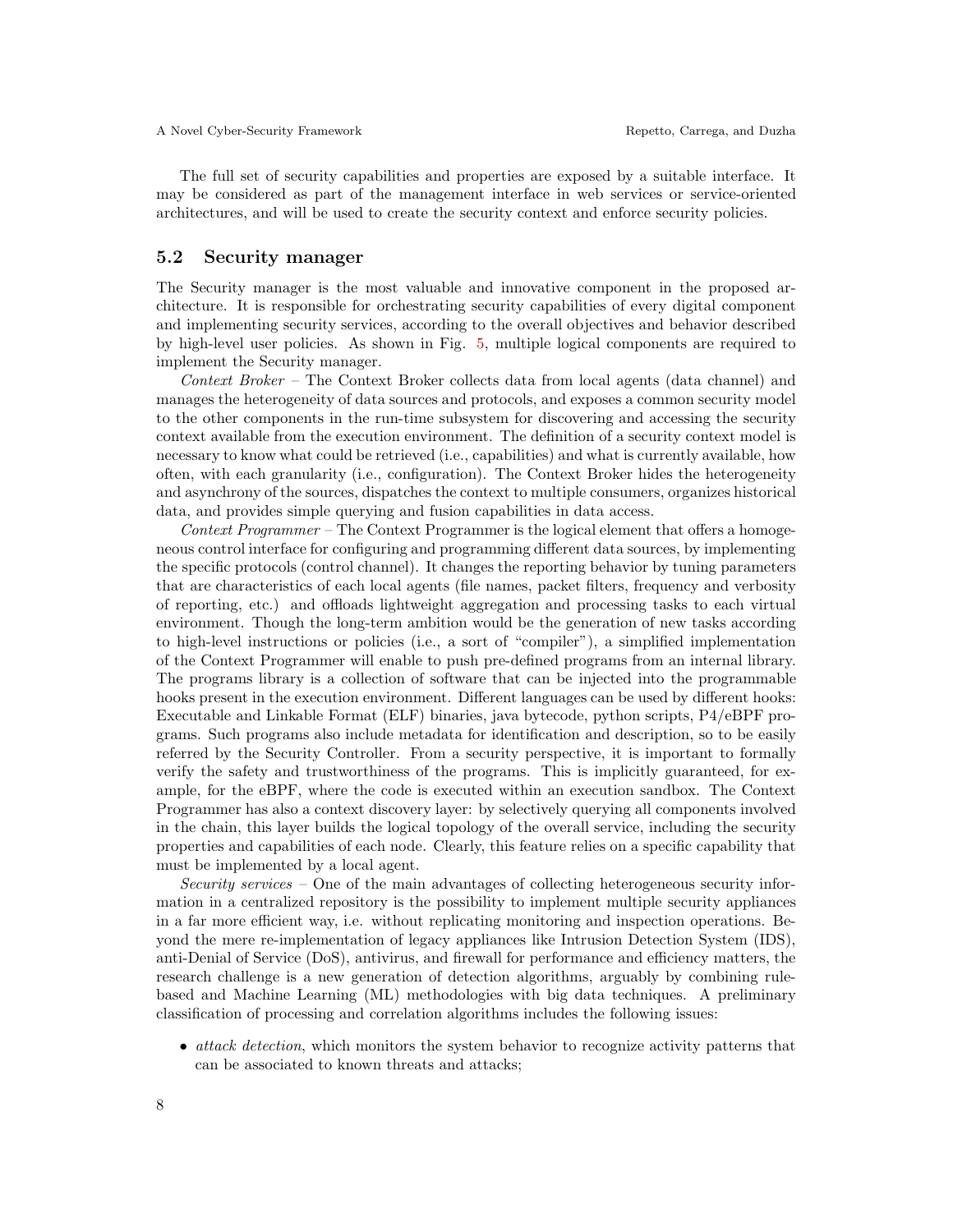- *threat identification*, which identifies anomalies and suspicious activities that deviate from the average system behavior, and tries to define new patterns for unknown and zero-day attacks;
- *data tracking*, which follows the position and transfer of private and sensitive data along the business chain, checks compliance with users privacy policies, and alerts or removes data in case of violations;
- *trust and risk assessment*, which assesses the reliability of the different actors and the resources involved in the business chain, by evaluating the appropriateness of security properties (presence of vendor/software certification, presence of private/sensitive data, configuration settings, availability of security context, use of encryption/integrity mechanisms, availability of specific security features, etc.) to the users policies, and by carrying out evaluation of the risk related to security breaches.

The analysis of the security context from multiple digital resources can greatly enhance the detection capability, especially in case of large multi-vector attacks. The challenge is clearly to merge knowledge without exposing sensitive information to external domains; in this respect, the possibility of local processing provides an effective mechanism. From a practical perspective, however, the real range of algorithms will be limited by the possibility to find an acceptable trade-off between the complexity to implement local inspection and the communication overhead.

Security Controller – The Security Controller automates as much as possible the behavior of the whole framework. It positions between high-level policies and security services, and orchestrates the operation of local agents, according to what already devised in on-going initiatives [\[5\]](#page-10-6). Overall, the Security Controller will work according to an Event-Condition-Action (ECA) pattern, where events are triggered by detection or management entities, conditions come from the current context (service topology, security configurations, data and events), and actions entails modifications of the security hooks (monitored data, frequency, granularity, filtering, marking, etc.), re-configuration of the detection algorithms, notifications to users. ECA rules are expressed by policies, which represent the real "smartness" of the Security Controller and encompass both reaction and prevention actions.

High-level security policies – Policies define the behavior of the system. Conceptually, policies do not implement inspection, detection or enforcement tasks, so they do not correspond to any existing security function like IDS, Intrusion Prevention System (IPS), antivirus, Virtual Private Network (VPN). Instead, they represent an additional upper layer for control of security services. Policies are therefore used to automate the response to expected events, avoiding whenever possible repetitive, manual, and error-prone operations done by humans. The simplest way to define behavioral policies is the ECA pattern, which covers a broad range of interesting cases. From a research perspective, the long-term ambition is however the definition of high-level policies in terms of objectives and intents, that could be defined even by non-technical users [\[7,](#page-10-7) [5\]](#page-10-6). The adoption of advanced reasoning models, even based on ML and other forms of artificial intelligence, is clearly a very promising yet challenging target to automate the system behavior. This would open the opportunity for dynamically adapting the response to new threat vectors. In this respect, the historical analysis and correlation of the events and conditions with the effects of the corresponding actions from existing policies or humans would provide useful hints to assess the effectiveness of the latter, so to identify and improve the best control strategies.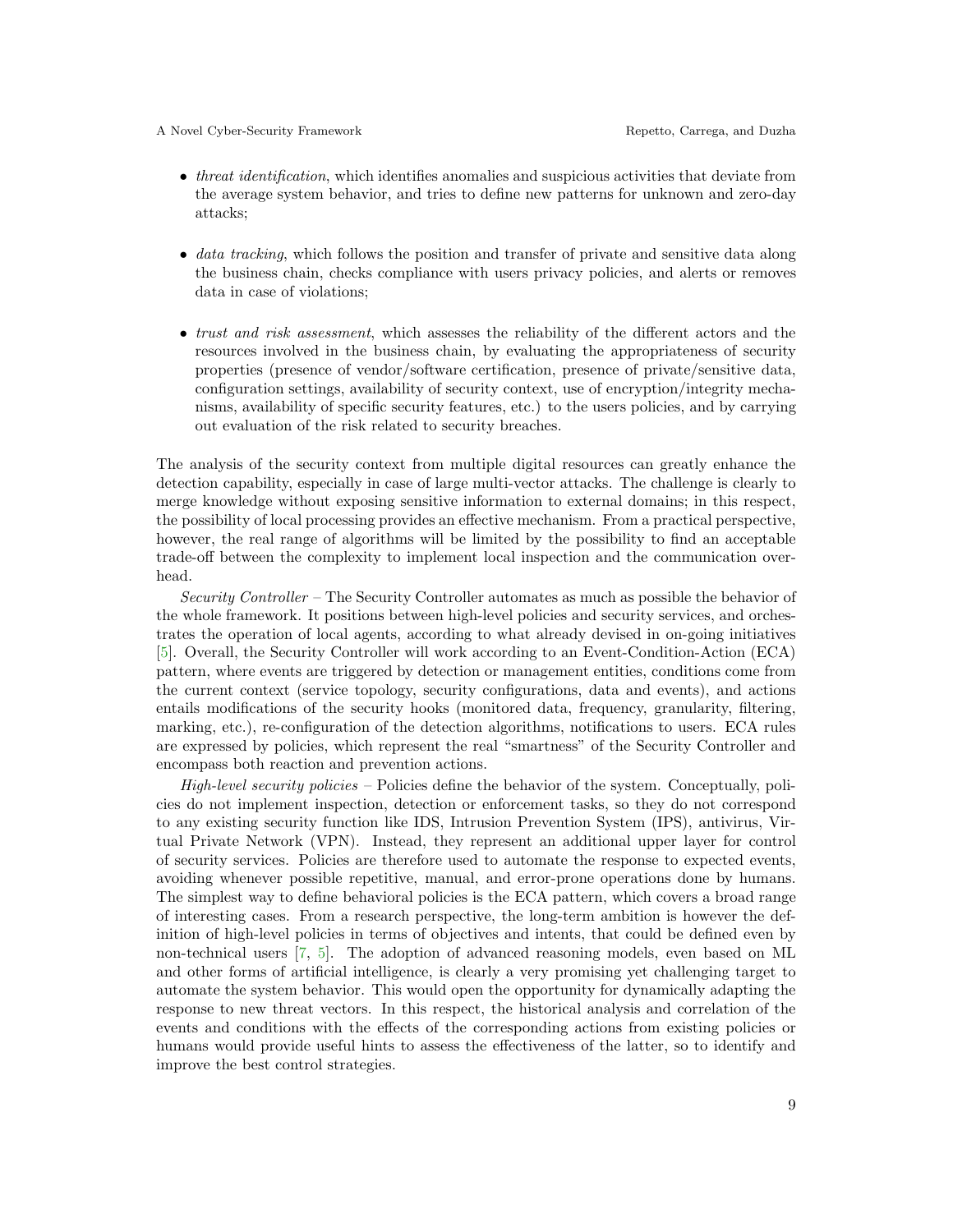### 5.3 Identity management and access control

The availability of programmable security capabilities in digital resources does not mean they will be publicly available to every external entity. The Identity Management (IdM) module manages the identity of all involved entities as well as the definition of fine-grained access rules. Both the Context Broker and local agents are then expected to enforce such rules. The architecture of this module is largely aligned with best practice for distributed systems, relying on a Public Key Infrastructure (PKI). An IdM component contains a databases that maps the identity of both Users, Local Agents, and any other components belonging to the Security Manager to a specific list of attributes and the Attribute-Based Access Control (ABAC) logic to protect resources.

### 5.4 User interface

The Security Dashboard is the main management tool used to build situational awareness, to perform reaction and investigation, to share CTI. It can be used to select the set of security services, to visualize anomalies and security events and to pinpoint them in the service topology, to set run time security policies, and to perform manual reaction. However, since bare technical information will be totally useless for most users, the challenge is to deliver tailored informative contents to different levels of the company's structure, to bring awareness to humans and ensure the better understanding. For example, loss or uncertainty in the position of private data should trigger a warning about potential violation of a specific regulation to the legal staff. Any loss of integrity, data, or availability should be reported to the management in terms of potential impact on the overall company business (block of the production, loss of customers, bad reputation). Finally, the main research challenge is the automatic generation of incident reports in standard formats like the Structured Threat Information eXpression  $(STIX)<sup>4</sup>$  $(STIX)<sup>4</sup>$  $(STIX)<sup>4</sup>$ , their collection in common repositories, and the generation of CTI with attack patterns and threat description [\[11,](#page-10-8) [12\]](#page-10-9).

### <span id="page-9-0"></span>6 Conclusion

The number of recent attacks to IoT devices and cloud services has demonstrated the weak security posture of many digital resources and their potential usage as main vector to more valuable infrastructures and services. The massive digitalization of critical services and infrastructures demands for novel and trustworthy mechanisms for detecting attacks and identifying threats in any link of the value chain.

The GUARD project is tackling this challenge by a ground-breaking framework that leverages the concept of service-oriented architectures and demands for security capabilities to be implemented within each digital block. The GUARD framework is a flexible environment to run multiple security services that orchestrate capabilities of several digital entities involved in a business relationship or value chain. The Consortium is already developing the set of technologies briefly described in this paper, targeting two challenging Use Cases for smart mobility and eHealth; the preliminary software release is planned for next year.

<span id="page-9-1"></span><sup>4</sup><https://oasis-open.github.io/cti-documentation/>.